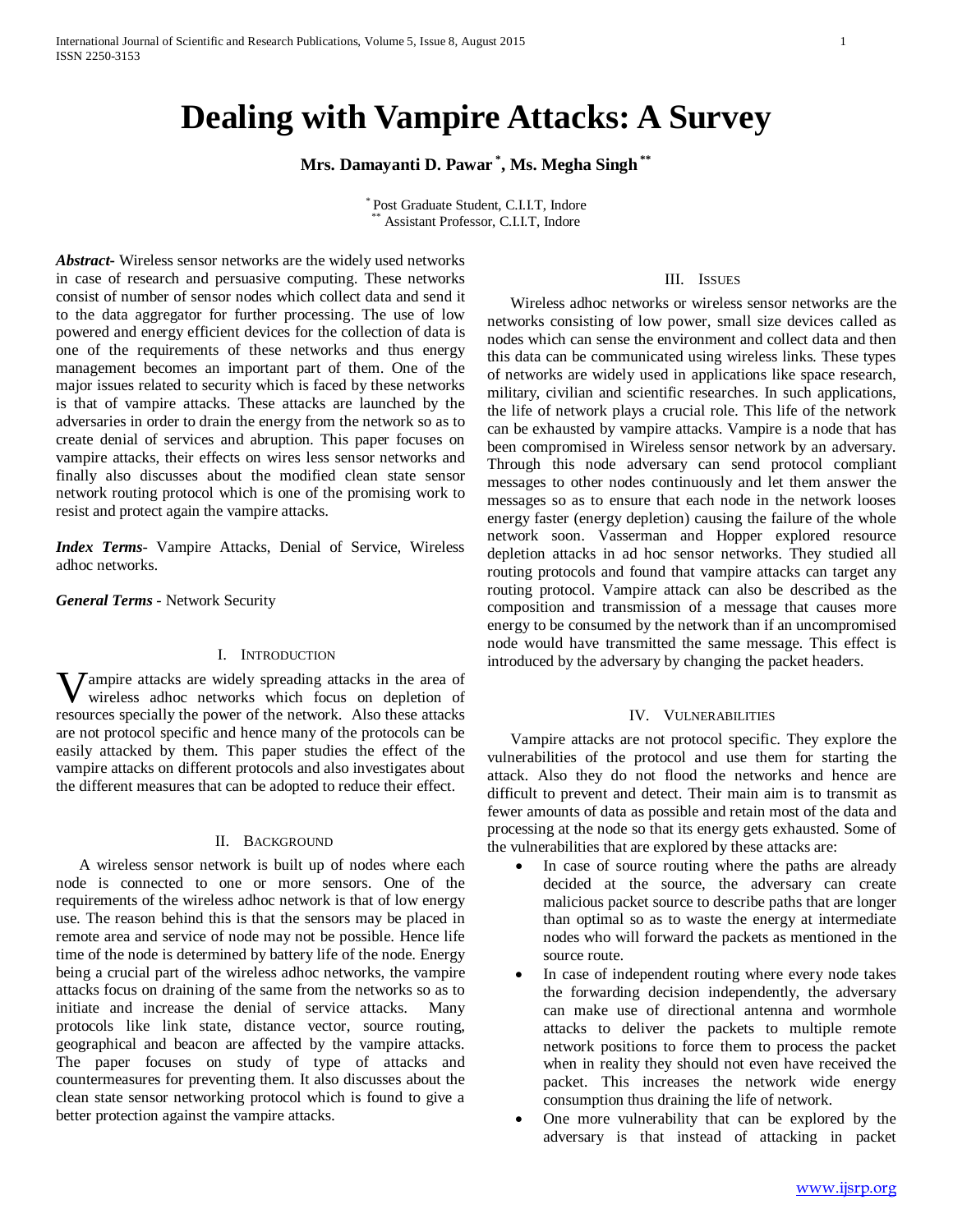forwarding phase, it can also attack the route and topology discovery phases. If the discovery messages are flooded, then it can consume the energy at every node just at the cost of a single message.

 Thus protection of wireless sensor networks from vampire attacks is one of the challenges being faced recently.

# V. ORGANIZATION OF THE PAPER

 Section 1 gives an introduction to the concept of vampire attacks in wireless sensor networks.. Section 2 describes the protocols affected by vampire attacks. Section 3 focuses on the types of attacks. Section 4 briefly describes the modified clean state sensor network routing and finally the paper is concluded in Section 5.

# VI. TARGETED PROTOCOLS

 This section discusses about the protocols that can be affected by the vampire attacks. There are basically two types of protocols used for routing purpose in wireless sensor networks

Stateful protocols: The stateful ad hoc routing protocols require node to maintain some routing information that is collected using the routing protocol (e.g., through route request propagation or by reversing paths taken by the query). Stateful routing protocols need the routing information maintained at each intermediate node through the data forwarding path.

 Example: DSR (Dynamic state routing protocol), OLSR (Optimized Link State Routing Protocol), DSDV (Destination-Sequenced Distance-Vector Routing)

Stateless Protocols: These kinds of protocols only track the position of their neighbors and select among them a neighbor that is likely to be closer to the destination. Stateful routing may not be efficient or even possible for very large networks with limited sensor node capabilities. Accordingly, stateless routing protocols which do not maintain per-route state have been proposed. They scale effectively in terms of routing overhead because the tracked routing information does not grow with the network size or the number of active sinks.

Example: Geographic forwarding protocols.

 The protocols that are widely used in wireless sensor networks and which are found to be prone to vampire attacks are described below

• DSR (Dynamic State Routing Protocol): It is a source routing protocol where the sender of the packet specifies the route that the packet should take through the network. It specifies either a partial or a complete route. It consists of two major phases of route discovery and route maintenance. When the source node wants to send a packet to a destination, it looks up its route cache to determine if it already contains a route to the destination. Each node maintains route caches containing the source routes that it is aware of. The node updates entries in the route cache as and when it learns about new routes. If the node finds that an

unexpired route to the destination exists, then it uses this route to send the packet. On the other hand, if the node does not have such a route, then it initiates the route discovery process by broadcasting a route request packet throughout the network. The route request packet contains the address (usually the IP) of the source and the destination, and a unique identification number. Each intermediate node checks whether it knows of a route to the destination. If it does not, it appends its address to the route record of the packet and forwards the packet to its neighbors. To limit the number of route requests propagated, a node processes the route request packet only if it has not already seen the packet and it's address is not present in the route record of the packet. A route reply is generated when either the destination or an intermediate node with current information about the destination receives the route request packet. A route request packet reaching such a node already contains, in its route record, the sequence of hops taken from the source to this node. As the route request packet propagates through the network, the route record is formed.

- OLSR (Optimized Link State Routing Protocol): It is a proactive protocol designed for mobile adhoc networks. It performs hop by hop routing that is each node uses its most recent information to route a packet. It uses hello and topology control (TC) messages to discover and then disseminate link state information throughout the [mobile ad hoc network.](http://en.wikipedia.org/wiki/Mobile_ad_hoc_network) Individual nodes use this topology information to compute next hop destinations for all nodes in the network using shortest hop forwarding paths.
- DSDV (Destination-Sequenced Distance-Vector Routing) Protocol: It is a table-driven routing scheme for [ad hoc mobile networks](http://en.wikipedia.org/wiki/Mobile_ad_hoc_network) based on the [Bellman–Ford](http://en.wikipedia.org/wiki/Bellman%E2%80%93Ford_algorithm)  [algorithm.](http://en.wikipedia.org/wiki/Bellman%E2%80%93Ford_algorithm) It solves the [routing loop problem.](http://en.wikipedia.org/wiki/Routing_loop_problem) Each entry in the routing table contains a sequence number, the sequence numbers are generally even if a link is present; else, an odd number is used. The number is generated by the destination, and the emitter needs to send out the next update with this number. Routing information is distributed between nodes by sending full dumps infrequently and smaller incremental updates more frequently
- GPSR (Greedy perimeter Stateless Routing) Protocol: is a responsive and efficient routing protocol for mobile, wireless networks. Unlike established routing algorithms before it, which use graph-theoretic notions of shortest paths and transitive reachability to find routes, GPSR exploits the correspondence between geographic position and connectivity in a wireless network, by using the positions of nodes to make packet forwarding decisions. GPSR uses greedy forwarding to forward packets to nodes that are always progressively closer to the destination. In regions of the network where such a greedy path does not exist (i.e., the only path requires that one move temporarily farther away from the destination), GPSR recovers by forwarding in perimeter mode, in which a packet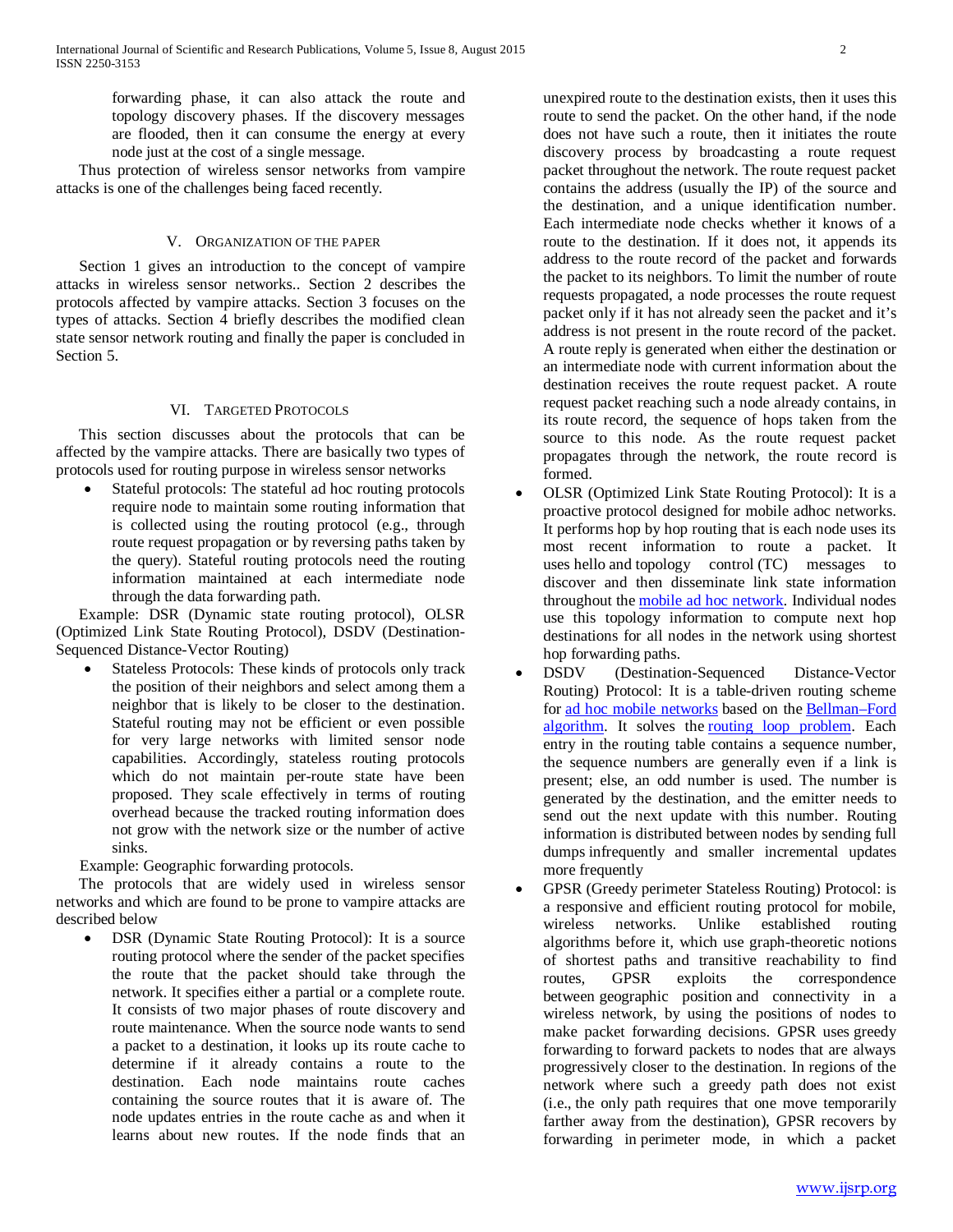traverses successively closer faces of a planar subgraph of the full radio network connectivity graph, until reaching a node closer to the destination, where greedy forwarding resumes.

• BVR (Beacon Vector Routing) Protocol: BVR defines a set of coordinates and a distance function to enable scalable greedy forwarding. These coordinates are defined in reference to a set of beacons which are a small set of randomly chosen nodes; using a fairly standard reverse path tree construction algorithm every node learns its distance, in hops, to each of the beacons. A node's coordinates is a vector of these distances. On the occasion that greedy routing with these coordinates fails, a correction mechanism is used that guarantees delivery

# VII. ATTACKS AND COUNTER MEASURES

 This section discusses about the attacks and the counter measures taken by the algorithm to mitigate the attacks.

- Carousal attack: In this type of attack, an adversary sends a packet with route composed as a series of loops, such that the same node appears in the route many times. This increases the route length and thus the energy consumption. The position of adversary plays an important role in the success of this attack. In case of DSR, the carousel attack can be prevented entirely by having forwarding nodes check source routes for loops. While this adds extra forwarding logic and thus more overhead, the gain can be expected to be worthwhile in malicious environments. When a loop is detected, the source route could be corrected and the packet sent on, but one of the attractive features of source routing is that the route can itself be signed by the source. Therefore, it is better to simply drop the packet, especially considering that the sending node is likely malicious (honest nodes should not introduce loops). An alternate solution is to alter how intermediate nodes process the source route. To forward a message, a node must determine the next hop by locating itself in the source route. If a node searches for itself from the destination backward instead from the source forward, any loop that includes the current node will be automatically truncated (the last instance of the local node will be found in the source route rather than the first). No extra processing is required for this defense, since a node must perform this check anyway — we only alter the way the check is done.
- Stretch attack: It is where a malicious node constructs artificially long source routes, causing packets to traverse a larger route than optimal number of nodes and draining extra energy. Like for example an honest node would select 4 nodes for transmission of packet whereas an adversary may select all the nodes for packet transmission thereby increasing the route length. The stretch attack is more challenging to prevent. Its success rests on the forwarding node not checking for optimality of the route. If we call the no-optimization

case "strict" source routing, since the route is followed exactly as specified in the header, we can define loose source routing, where intermediate nodes may replace part or the entire route in the packet header if they know of a better route to the destination. This makes it necessary for nodes to discover and cache optimal routes to at least some fraction of other nodes, partially defeating the as-needed discovery advantage. Moreover, caching must be done carefully lest a maliciously suboptimal route be introduced.

Thus DSR is more prone to above mentioned attacks.

 In case of stateful protocols, routes in link-state and distancevector networks are built dynamically from many independent forwarding decisions, so adversaries have limited power to affect packet forwarding, making these protocols immune to carousel and stretch attacks. In fact, any time adversaries cannot specify the full path, the potential for Vampire attack is reduced. However, malicious nodes can still mis-forward packets, forcing packet forwarding by nodes that would not normally be along packet paths. Same scenario is prevalent in case of coordinate and beacon based protocols. Such attacks are described next.

- Directional antenna attack: In a directional antenna adversaries can deposit a packet in arbitrary parts of the network, while also forwarding the packet locally. This consumes the energy of nodes that would not have had to process the original packet, with the expected additional honest energy expenditure of  $O(d)$ , where d is the network diameter, making d /2 the expected length of the path to an arbitrary destination from the furthest point in the network. This attack can be considered a half-wormhole attack, since a directional antenna constitutes a private communication channel, but the node on the other end is not necessarily malicious. It can be performed more than once, depositing the packet at various distant points in the network, at the additional cost to the adversary for each use of the directional antenna.
- Malicious discovery attack: It is also called as spurious route discovery. In most protocols, every node will forward route discovery packets (and sometimes route responses as well), meaning it is possible to initiate a flood by sending a single message. Systems that perform as-needed route discovery, such as AODV and DSR, are particularly vulnerable, since nodes may legitimately initiate discovery at any time, not just during a topology change. A malicious node has a number of ways to induce a perceived topology change: it may simply falsely claim that a link is down, or claim a new link to a non-existent node. However, nearby nodes might be able to monitor communication to detect link failure (using some kind of neighborhood update scheme). Still, short route failures can be safely ignored in networks of sufficient density. More serious attacks become possible when nodes claim that a long distance route has changed. This attack is trivial in open networks with unauthenticated routes, since a single node can emulate multiple nodes in neighbor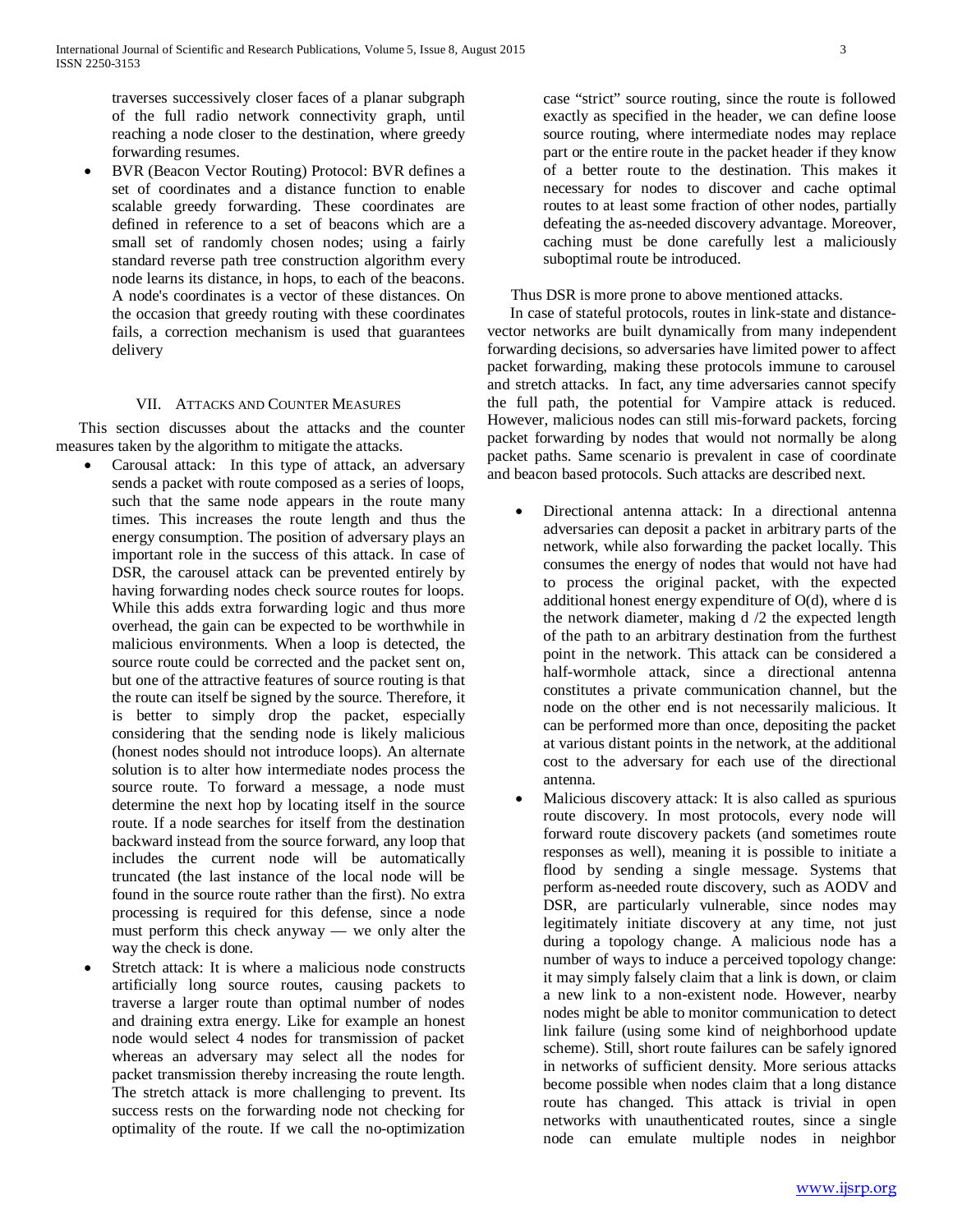relationships or falsely claim nodes as neighbors. Here, two cooperating adversaries communicating through a wormhole can repeatedly announce and withdraw routes that use this wormhole, causing a theoretical energy usage increase of a factor of O(N) per packet. Adding more malicious nodes to the mix increases the number of possible route announce/withdrawal pairs.

 To handle the above problems, one of the recently proposed solutions is that of clean state sensor network routing.

# VIII. CLEAN STATE SENSOR NETWORK ROUTING

 This section discusses about the modified clean state sensor network routing protocol described by Vasserman et.al.

- Steps of working are as follows:
	- 1. Topology Discovery Phase: It is repeated on a fixed schedule to ensure that topology information stays current. Discovery deterministically organizes nodes into a tree that will later be used as an addressing scheme. When discovery begins, each node has a limited view of the network — the node knows only itself. Nodes discover their neighbors using local broadcast, and form ever-expanding "neighborhoods," stopping when the entire network is a single group. Throughout this process, nodes build a tree of neighbor relationships and group membership that will later be used for addressing and routing. At the end of discovery, each node should compute the same address tree as other nodes. All leaf nodes in the tree are physical nodes in the network, and their virtual addresses correspond to their position in the tree. All nodes learn each others' virtual addresses and cryptographic keys. The final address tree is verifiable after network convergence, and all forwarding decisions can be independently verified. Furthermore, assuming each legitimate network node has a unique certificate of membership (assigned before network deployment), nodes who attempt to join multiple groups, produce clones of themselves in multiple locations, or otherwise cheat during discovery can be identified and evicted.
	- 2. Topology Discovery: Discovery begins with a timelimited period during which every node must announce its presence by broadcasting a certificate of identity, including its public key (from now on referred to as node ID), signed by a trusted offline authority. Each node starts as its own group of size one, with a virtual address 0. Nodes who over hear presence broadcasts form groups with their neighbors. When two individual nodes (each with an initial address 0) form a group of size two, one of them takes the address 0, and the other becomes 1. Groups merge preferentially with the smallest neighboring group, which may be a single node. We may think of groups acting as individual nodes, with decisions made using secure multiparty computation. Like individual nodes, each group will initially choose a group address 0, and will choose 0 or 1 when merging with another group. Each group member prepends the group address to their own

address, e.g. node 0 in group 0 becomes 0.0, and node 0 in group 1 becomes 1.0, and so on. Each time two groups merge, the address of each node is lengthened by one bit. Implicitly, this forms a binary tree of all addresses in the network, with node addresses as leaved. Note that this tree is not a virtual coordinate system, as the only information coded by the tree are neighbor relationships among nodes. Nodes will request to join with the smallest group in their vicinity, with ties broken by group IDs, which are computed cooperatively by the entire group as a deterministic function of individual member IDs. When larger groups merge, they both broadcast their group IDs (and the IDs of all group members) to each other, and proceed with a merge protocol identical to the two-node case. Groups that have grown large enough that some members are not within radio range of other groups will communicate through "gateway nodes," which are within range of both groups. Each node stores the identity of one or more nodes through which it heard an announcement that another group exists. That node may have itself heard the information second-hand, so every node within a group will end up with a next-hop path to every other group, as in distance-vector. Topology discovery proceeds in this manner until all network nodes are members of a single group. By the end of topology discovery, each node learns every other node's virtual address, public key, and certificate, since every group members knows the identities of all other group members and the network converges to a single group

 Packet Forwarding Phase: During the forwarding phase, all decisions are made independently by each node. When receiving a packet, a node determines the next hop by finding the most significant bit of its address that differs from the message originator's address. Thus every forwarding event (except when a packet is moving within a group in order to reach a gateway node to proceed to the next group) shortens the logical distance to the destination, since node addresses should be strictly closer to the destination. To resist against the vampire attacks this phase plays an important role. The property of no-backtracking must be preserved in order to resist the vampire attacks. This property of No-backtracking is satisfied if every packet p traverses the same number of hops whether or not an adversary is present in the network. Thus it focuses on not allowing the packet to deviate from its destination too much. To preserve no-backtracking, a verifiable path history is added to every PLGP packet, similar to route authentications and path-vector signatures. This packet history is used together with PLGP's tree routing structure so that every node can securely verify progress, preventing any significant adversarial influence on the path taken by any packet which traverses at least one honest node. Whenever node n forwards packet p, it this by attaching a non-replayable attestation (signature). These signatures form a chain attached to every packet, allowing any node receiving it to validate its path. Every forwarding node verifies the attestation chain to ensure that the packet has never travelled away from its destination in the logical address space. This keeps the adversaries away from packet spoofing. Also as all messages are signed by their